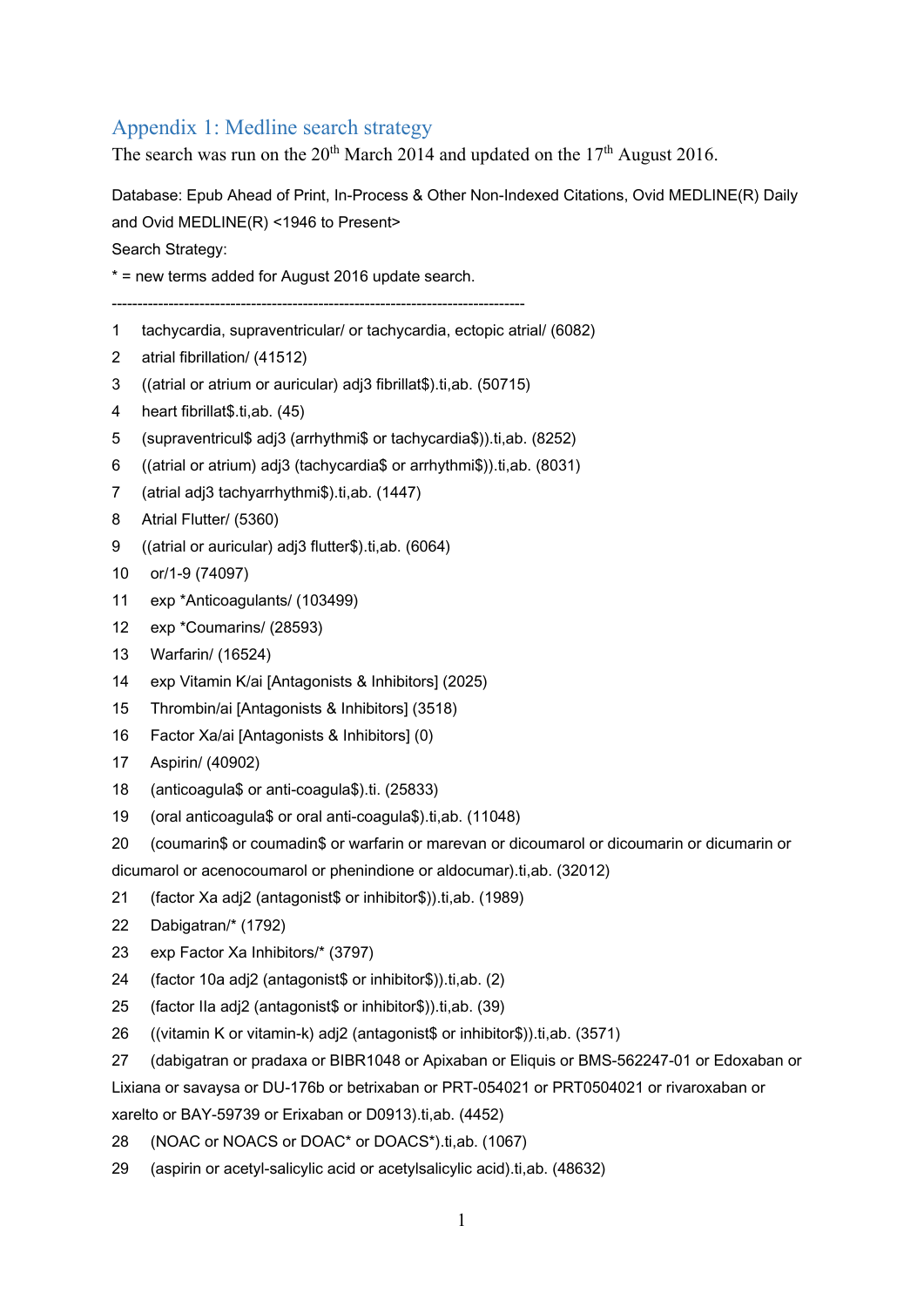- 30 or/11-29 (202351)
- 31 10 and 30 (10148)
- 32 letter/ (937091)
- 33 editorial/ (416013)
- 34 news/ (179887)
- 35 exp historical article/ (375007)
- 36 Anecdotes as topic/ (4729)
- 37 comment/ (683711)
- 38 case report/ (1817491)
- 39 (letter or comment\$).ti. (117229)
- 40 or/32-39 (3729628)
- 41 randomized controlled trial/ or Randomized Controlled Trials as Topic/ or random\$.ti,ab.
- (1036497)
- 42 40 not 41 (3695145)
- 43 animals/ not humans/ (4266992)
- 44 exp Animals, Laboratory/ (786549)
- 45 exp Animal Experimentation/ (8140)
- 46 exp Models, Animal/ (478004)
- 47 exp rodentia/ (2920238)
- 48 (rat or rats or mouse or mice).ti. (1217361)
- 49 or/42-48 (8615045)
- 50 31 not 49 (7878)
- 51 meta analysis as topic/ (15295)
- 52 meta analysis/ (72397)
- 53 (meta analy\$ or metaanaly\$ or metanaly\$ or meta regression).ti,ab. (102686)
- 54 ((systematic\$ or evidence\$) adj2 (review\$ or overview\$)).ti,ab. (117330)
- 55 (reference list\$ or bibliograph\$ or hand search\$ or manual search\$ or relevant journals).ab.

(33934)

56 (search strategy or search criteria or systematic search or study selection or data extraction).ab. (36335)

57 (search\$ adj4 literature).ab. (40690)

58 (medline or pubmed or cochrane or embase or psychlit or psyclit or psychinfo or cinahl or science citation index or bids or cancerlit).ab. (131256)

- 59 cochrane.jw. (16120)
- 60 ((multiple treatment\$ or indirect or mixed) adj2 comparison).ti,ab. (1291)
- 61 or/51-60 (284947)

62 randomized controlled trial.pt. or randomized controlled trial/ or Randomized Controlled Trials as Topic/ (532167)

- 63 controlled clinical trial.pt. (91561)
- 64 randomi#ed.ab. (441404)